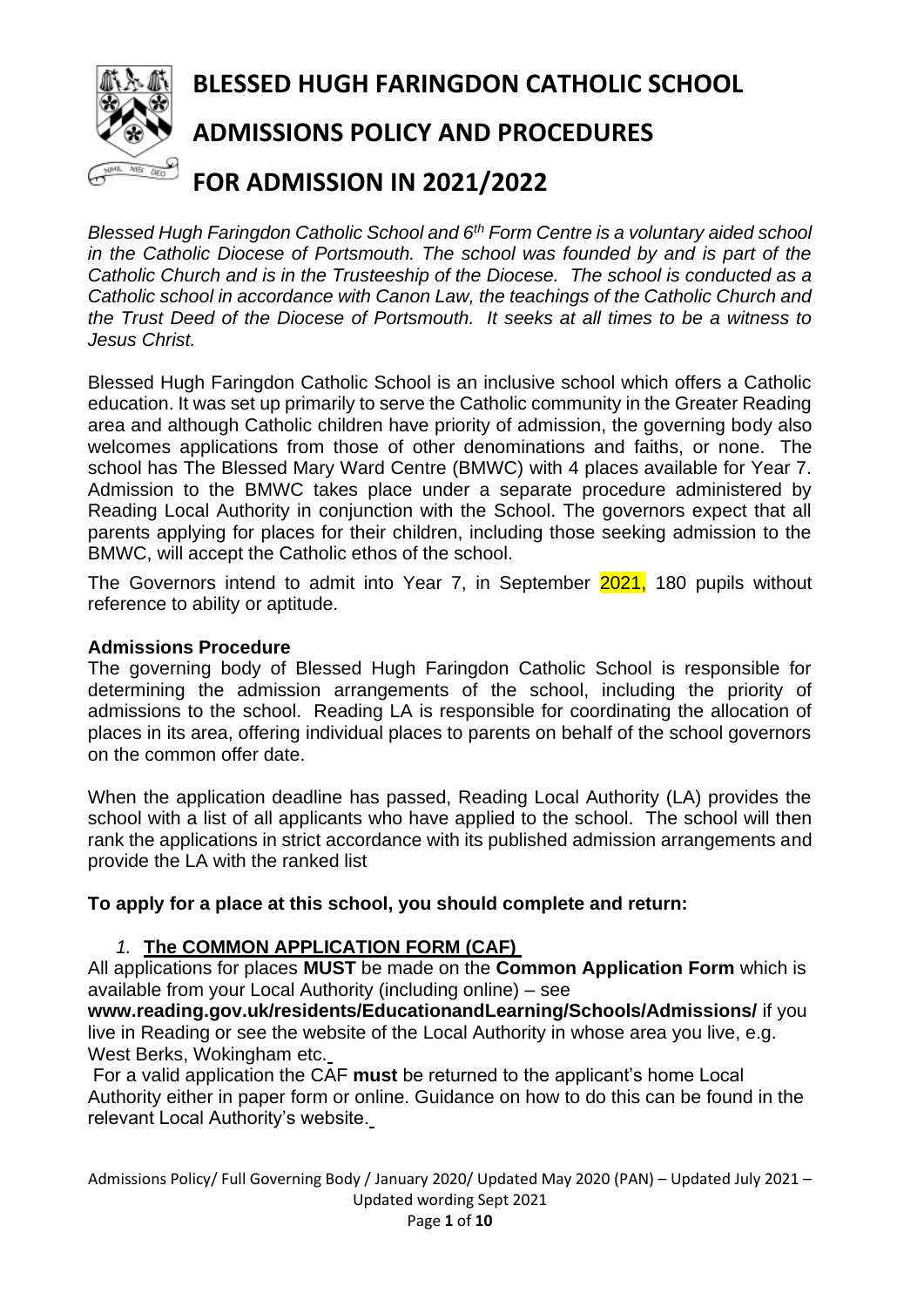**The completed CAF must be received by the LA on or before the deadline of 31st October 2020.**

# **AND, if applicable:**

# *2.* **The school's SUPPLEMENTARY INFORMATION FORM (SIF)**

The LA Co-ordinated Admissions Scheme and the Statutory Admissions Code allow for schools with a religious character to request parents to complete a separate **Supplementary Information Form.** This school has a religious character. Please note that while completion of the SIF is not compulsory, **if the school does not receive a completed SIF and the relevant supporting evidence for applications in categories 1-2 and 4-6, your application may not be placed in the correct oversubscription category.** You should also complete a SIF if you are applying for priority because of **exceptional medical/social need.** The additional information on the Supplementary Information Form assists governors in placing applications in the correct oversubscription category. If no Supplementary Information Form and relevant evidence (e.g. baptismal certificate) is submitted governors can only rank the application based on the information contained in the Common Application Form. The SIF is available from the school and the school website.

### **The completed SIF must be returned to the school office by 31st December 2020**.

You are advised to make a copy of the two forms for your records.

### **Children with an Education Health and Care Plan**

Students applying for a place in the BMWC will have a Education Health and Care Plan (EHC Plan) naming the BMWC and, if a place is offered there, it will count towards the Admission Number of 180 which includes 4 places in the BMWC. There will only be 4 places available for Year 7 entry, per year, into the BMWC as a whole and an EHC Plan naming the Base does not automatically guarantee that a place can be offered in the BMWC. In addition, other children who have an EHC Plan where the school is named in the Statement or Plan will be admitted to the school. These children will also count towards the Admission Number.

### **Oversubscription Criteria:**

Where the number of applications for admission exceeds 150 and after the admission of pupils with Statements of SEN or EHC plan, the Governors will offer places using the following criteria in the order stated: -

1.Baptised Catholic looked after children or Baptised Catholic previously looked after children. Evidence of Baptism and adoption (if applicable) will be required *(see notes a, b and c).*

2.Baptised Catholic children. Evidence of Baptism will be required *(see notes b and c).*

3.Other looked after children and previously looked after children. Evidence of adoption (if applicable) will be required *(see note a).*

4.Children who are members of Eastern Orthodox Churches. Evidence of membership of the church provided by a priest of a designated place of worship will be required *(see note c).*

Admissions Policy/ Full Governing Body / January 2020/ Updated May 2020 (PAN) – Updated July 2021 – Updated wording Sept 2021 Page **2** of **10**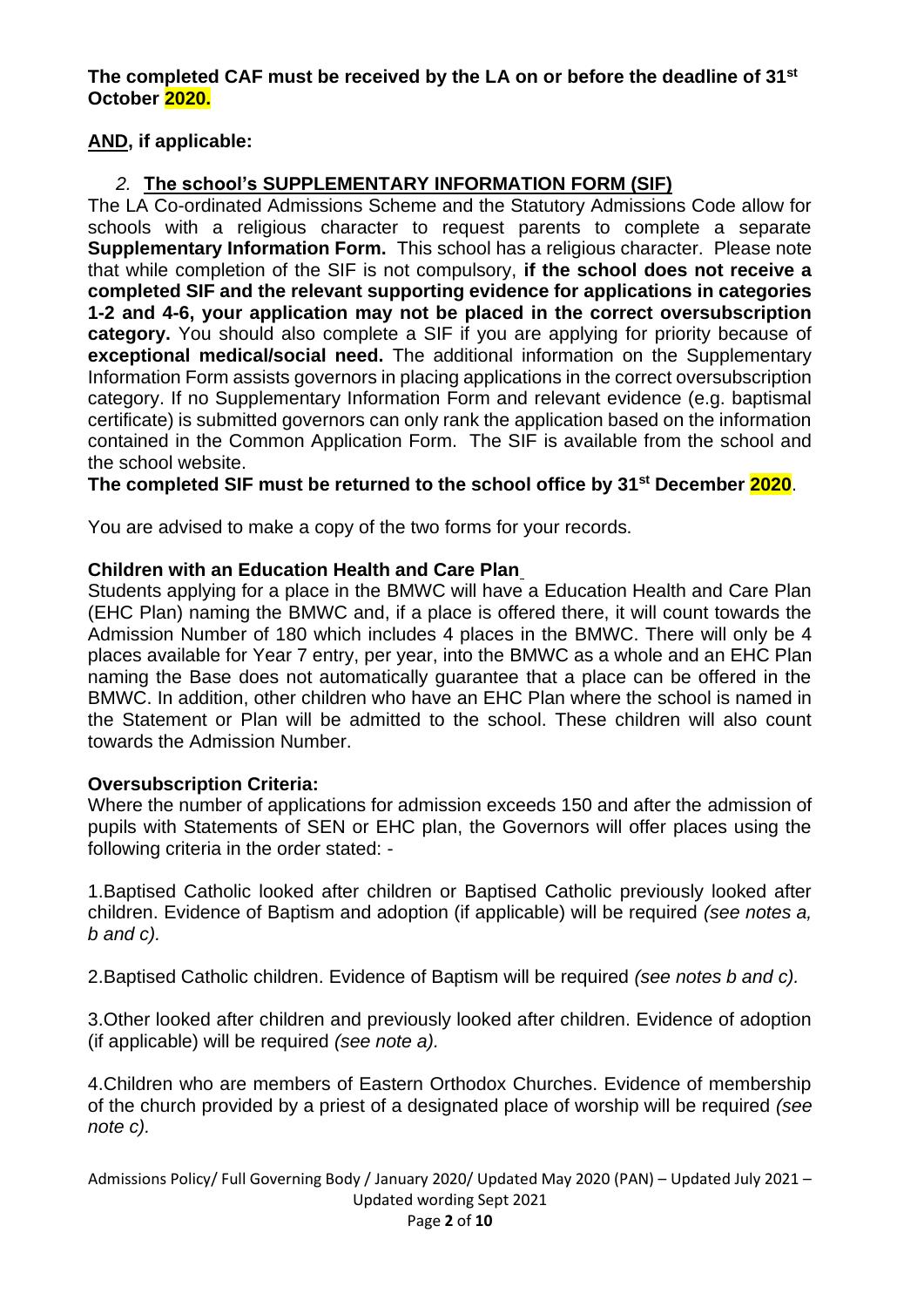5.Children of families who are members of other Christian denominations. Evidence of membership of the church provided by a priest/ minister of a designated place of worship will be required *(see notes c and i).*

6.Children of families who are members of other faiths. Evidence of membership of the faith, provided by a minister/faith leader of a designated place of worship, will be required.

7.Any other children.

# **Priority within the Oversubscription Criteria:**

The governors will apply the following order of priorities within any of the above criteria when applications exceed the number of places available and it is necessary to decide between applications through a priority ranking:

1.Social or medical need which make the school particularly suitable for the child in question**. STRONG AND RELEVANT EVIDENCE, NAMING THE SCHOOL, MUST BE PROVIDED BY AN APPROPRIATE PROFESSIONAL AUTHORITY (e.g. qualified medical practitioner, education welfare officer, SENCO, senior UK service personnel, social worker or social care professional). EVIDENCE OF A DIAGNOSIS OR A LETTER FROM A PARENT EXPRESSING A PREFERENCE FOR THE SCHOOL IS NOT SUFFICIENT EVIDENCE** *(see note d).*

2.Within each Oversubscription category above, priority will be given to children with a sibling in the school at the time of application *(see note e).*

3.Within each Oversubscription category above, priority will be given to those children in attendance at a named Catholic feeder primary school *(see note h).*

4.Within each Oversubscription category above, priority will be given to the applicant whose permanent home address is nearest to the school. This information on distance is provided by Reading Local Authority using a computerised system; distances are not measured by the Governing Body. Evidence of residence may be required *(see note f).*

### **Late Applications**

All application forms and supporting documents must be received on or before the published closing dates referred to above. An application received after 31<sup>st</sup> October 2020 will be treated as a 'late' application and be considered after all on-time applications have been allocated. However, applications that are received late for a good reason will be treated as on time if received before  $1<sup>st</sup>$  January  $2021$ . Such good reasons might be if illness prevented a single parent/carer from returning the form on time or the family moved into the Greater Reading Area after the closing date. The reason for lateness must be supported by medical, professional or documentary evidence supplied to confirm the reasons given. If no evidence is provided it will be assumed that an application could have been made by the closing date and the application will not be processed until after 15<sup>th</sup> March 2021.

If there are any places available, any late applications will be considered by the Governors' Admissions Committee using the above criteria. If all places have been filled, parents will be offered the opportunity of placing their child's name on the waiting list. This does not prevent parents from exercising their right to appeal against the decision not to offer a place.

Admissions Policy/ Full Governing Body / January 2020/ Updated May 2020 (PAN) – Updated July 2021 –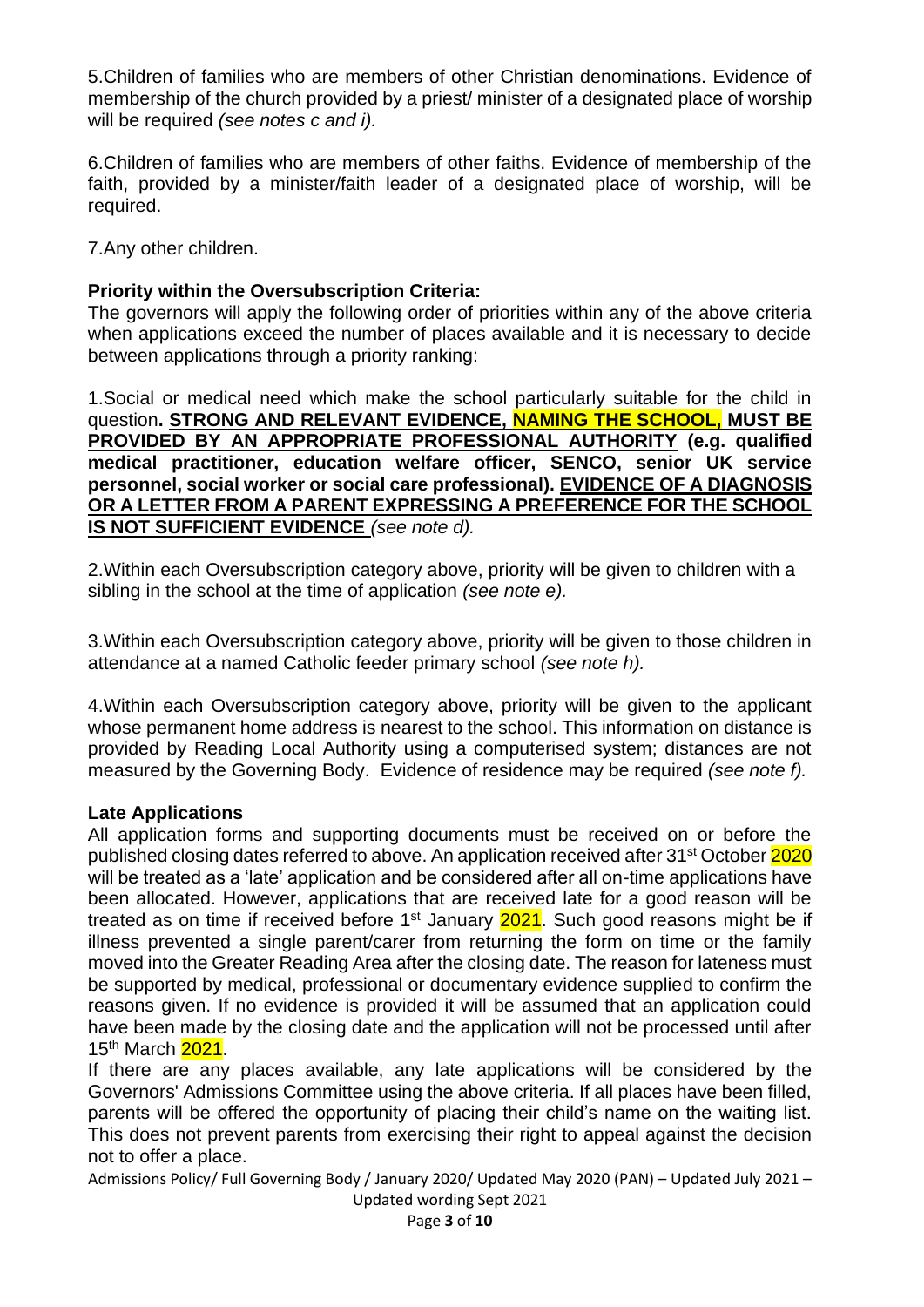# **Waiting Lists**

If the school is oversubscribed, parents of children who have not been offered a place at the school may ask for their child's name to be placed on a waiting list. The waiting list will be operated using the same admissions criteria listed above. Placing a child's name on the waiting list does not guarantee that a place will become available. This does not prevent parents from exercising their right to appeal against the decision not to offer a place. The waiting list will be maintained by the school until at least 31 December 2021. The names on the waiting list will be ranked in line with the oversubscription criteria each time a child is added to the list.

Children admitted under **the Fair Access Protocol** may take precedence over those on the waiting list.

### **Admission of children outside their normal age group**

Parents may seek a place for their child outside of their normal age group, for example, if the child is gifted and talented or has experienced problems such as ill health. The Governing Body will make decisions based on the circumstances of each case and in the best interests of the child concerned. This will include taking account of the parent's views; information about the child's academic, social and emotional development; where relevant, their medical history and the views of a medical professional; whether they have previously been educated out of their normal age group; and whether they may naturally have fallen into a lower age group if it were not for being born prematurely. They must also take into account the views of the head teacher of the school concerned. When informing a parent of their decision on the year group the child should be admitted to, the Governing Body will set out clearly the reasons for its decision.

Where the Governing Body agrees to a parent's request for their child to be admitted out of their normal age group and, as a consequence of that decision, the child will be admitted to a relevant age group (i.e. the age group to which pupils are normally admitted to the school) the local authority and Governing Body must process the application as part of the main admissions round, unless the parental request is made too late for this to be possible, and on the basis of their determined admission arrangements only, including the application of oversubscription criteria where applicable. They must not give the application lower priority on the basis that the child is being admitted out of their normal age group. Parents have a statutory right to appeal against the refusal of a place at a school for which they have applied. This right does not apply if they are offered a place at the school, but it is not in their preferred age group.

### **Appeals**

Parents whose applications for places are unsuccessful may appeal to an Independent Appeal Panel set up in accordance with sections 88 and 94 of the School Standards and Framework Act 1998. Appeals must be made in writing and must set out the reasons on which the appeal is made. Appeals should be made to the Admissions Appeal Clerk at the school address. Parents/Carers have the right to make oral representations to the Appeal Panel.

### **In Year Admissions**

Admissions Policy/ Full Governing Body / January 2020/ Updated May 2020 (PAN) – Updated July 2021 –

Updated wording Sept 2021 Page **4** of **10**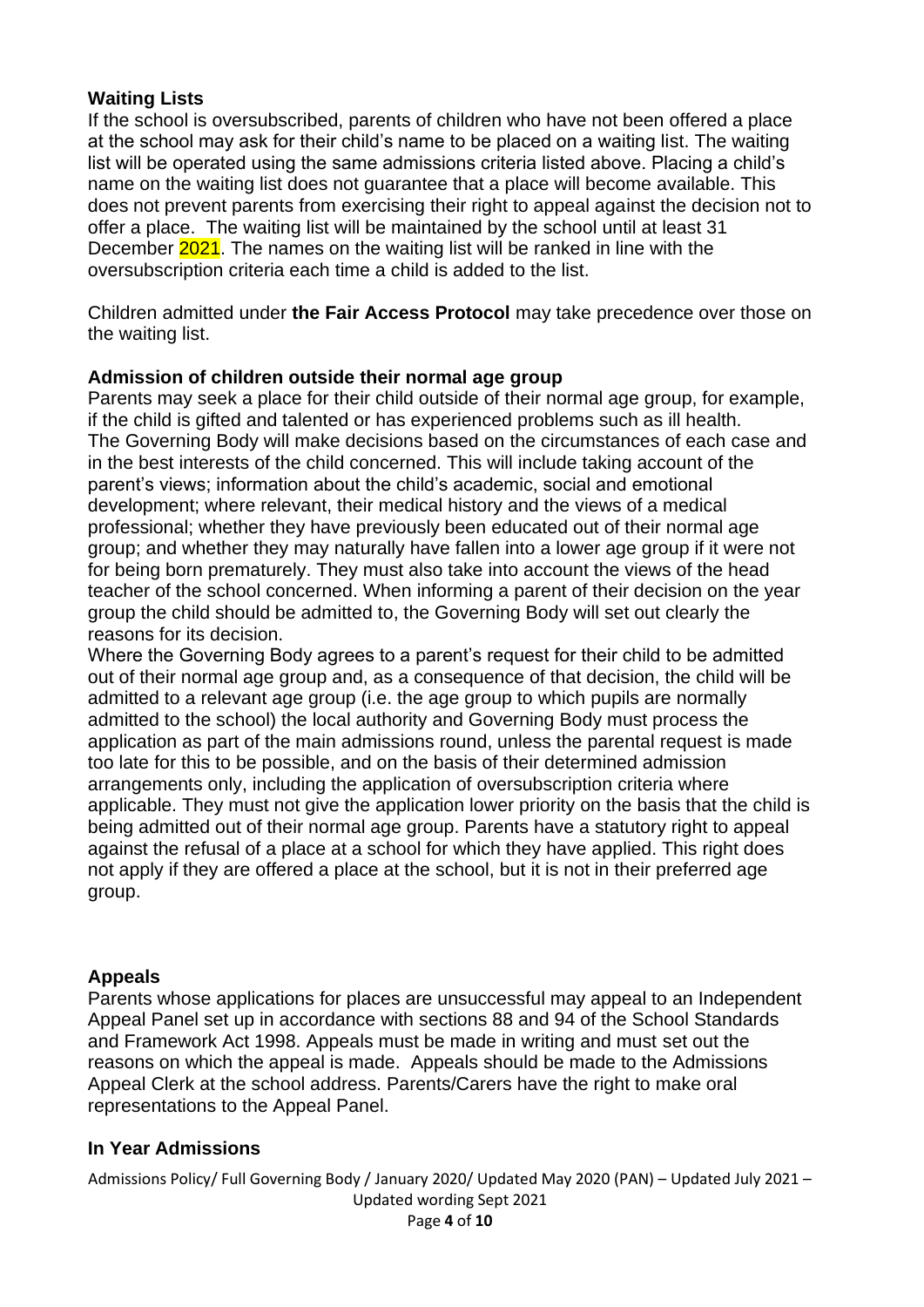Applications for admissions to other year groups will be considered by the Admissions Committee of the Governing Body. The maximum number of places per year group is 150; if there are vacancies in the year group then a place will be offered. If there are more applications than places available then the over-subscription criteria as set out on page 2 of this policy will be applied, so completion of a Supplementary Information Form is advised.

Please ensure that you contact the school [\(admin@hughfaringdon.org](mailto:admin@hughfaringdon.org) – putting 'In-Year Application' in the subject line) and the Local Authority when making an In-Year application.

You will be advised of the outcome of your application in writing, within 15 days of receipt, and you have the right of appeal to an independent appeal panel

### **Open evening and visiting the School**

We encourage parents to visit our school in order to find out more about how we work and the education we offer. We run our open evening prior to the application closing date. Parents are also welcome to arrange a visit and tour by contacting the school office. However, such visits do not form part of the process of deciding which children are to be offered a place at the school.

### **Giving us the wrong information**

If a parent/carer is found to have supplied false or incorrect information to gain a place at this school, the governing body reserves the right to withdraw any offer of a place even if the child has already started school. An example of false or incorrect information would be the use of an address that is not the child's normal residence.

*Notes located on pages 6-9 inclusive*

**Notes** *(these form part of the admission arrangements):*

Admissions Policy/ Full Governing Body / January 2020/ Updated May 2020 (PAN) – Updated July 2021 –

Updated wording Sept 2021 Page **5** of **10**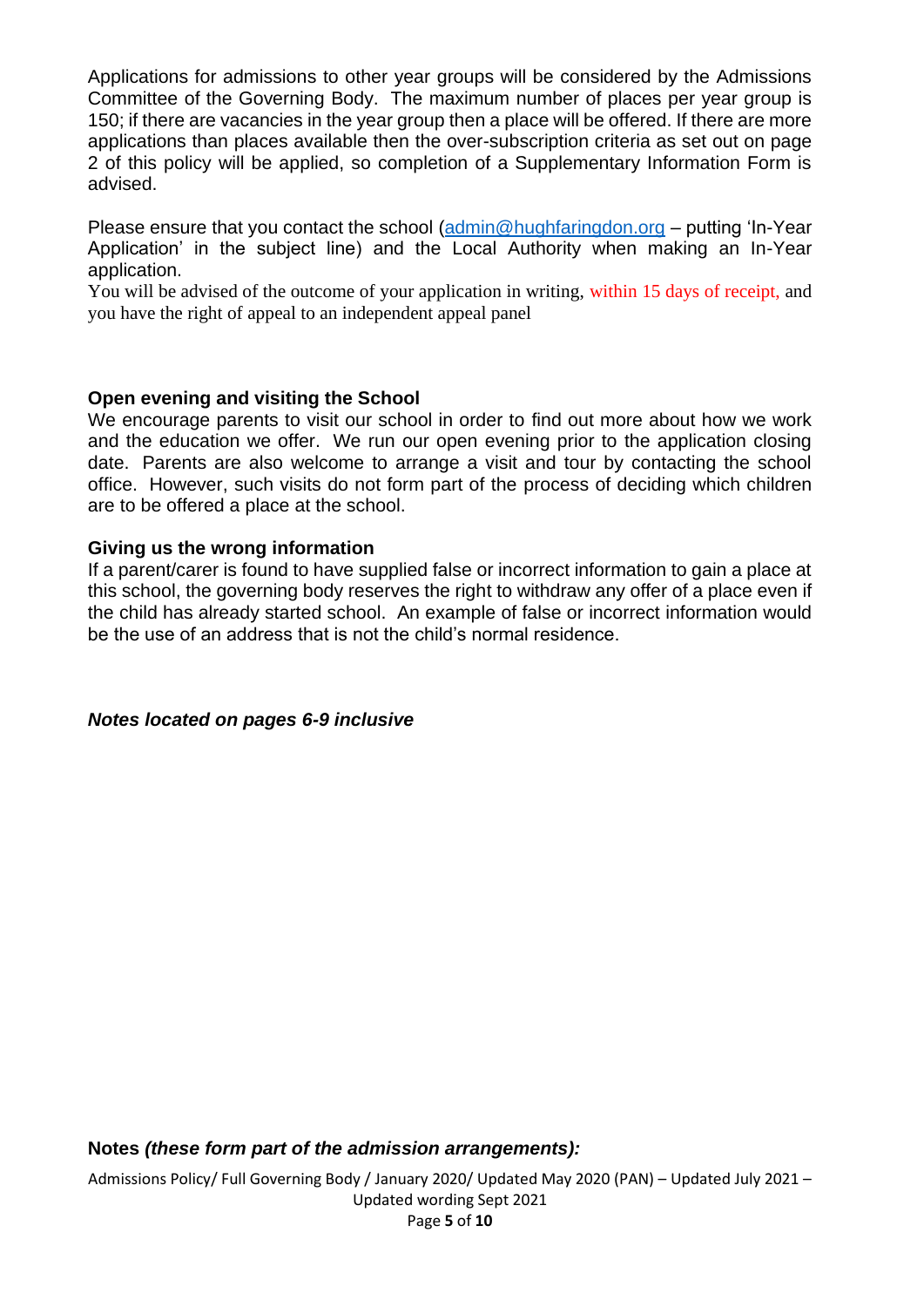### a. *Looked after children:*

*'A looked after child' has the same meaning as in Section 22(1) of the Children Act 1989 and means any child who is (a) in the care of a local authority, or (b) being provided with accommodation by a local authority in the exercise of their social services function (e.g. child with foster parents) at the time of making an application to a school.*

### *Previously looked after children:*

*'Previously looked after children' are children who were looked after but ceased to be so because they were adopted. This includes children who were adopted under the Adoption Act 1976 (see section 12 adoption orders) and children who were adopted under the Adoption and Children's Act 2002 (see section 46 adoption orders) or became subject to a child arrangements order18 or special guardianship order19). Child arrangements orders are defined in s.8 of the Children Act 1989, as amended by s.12 of the Children and Families Act 2014. Child arrangements orders replace residence orders and any residence order in force prior to 22 April 2014 is deemed to be a child arrangements order. Section 14A of the Children Act 1989 defines a 'special guardianship order' as an order appointing one or more individuals to be a child's special guardian (or special guardians).*

Previously looked after children also includes those children who appear (to the governing body) to have been in state care outside of England and ceased to be in state care as result of being adopted.

*A copy of the adoption order, child arrangements order or special guardianship order and a letter from the Local Authority that last looked after the child confirming that he/she was looked after immediately prior to that order being made, will be required.*

*b. 'A Baptised Catholic' means a person whose Church of Baptism is 'in communion with the See of Rome 'or a person received into the Catholic Church. The Catholic Church comprises within it the Latin Rite (Roman Catholics) and the Eastern or Oriental Rite (composed of Catholic (Uniate) Churches – see below). This will be evidenced by a certificate of Baptism in a Catholic Church or a certificate of reception into full communion with the Catholic Church.*

| с.                  |                                                |                                                                                                                      |  |
|---------------------|------------------------------------------------|----------------------------------------------------------------------------------------------------------------------|--|
| <b>Traditions</b>   | <b>Catholic Churches</b>                       | <b>Equivalent Non-Catholic</b><br><b>Churches</b>                                                                    |  |
| Western (Roman)     | Latin Catholic Church                          | Churches of the Protestant<br><b>Reformation Church of South</b><br>India (CSI) (Non-St<br><b>Thomas Christians)</b> |  |
| Alexandrian         | <b>Coptic Catholic Church</b>                  | <b>Coptic Orthodox Church</b>                                                                                        |  |
|                     | Ethiopian Catholic Church<br>('Gheez<br>rite') | Ethiopian Orthodox Church                                                                                            |  |
|                     | Eritrean Catholic Church1                      | Eritrean Orthodox Church                                                                                             |  |
| Antiochean<br>(West | <b>Syrian Catholic Church</b>                  | Syrian Orthodox Church                                                                                               |  |
| Syrian)             | (Syro-)Maronite Catholic<br>Church             | <b>None</b>                                                                                                          |  |

Admissions Policy/ Full Governing Body / January 2020/ Updated May 2020 (PAN) – Updated July 2021 – Updated wording Sept 2021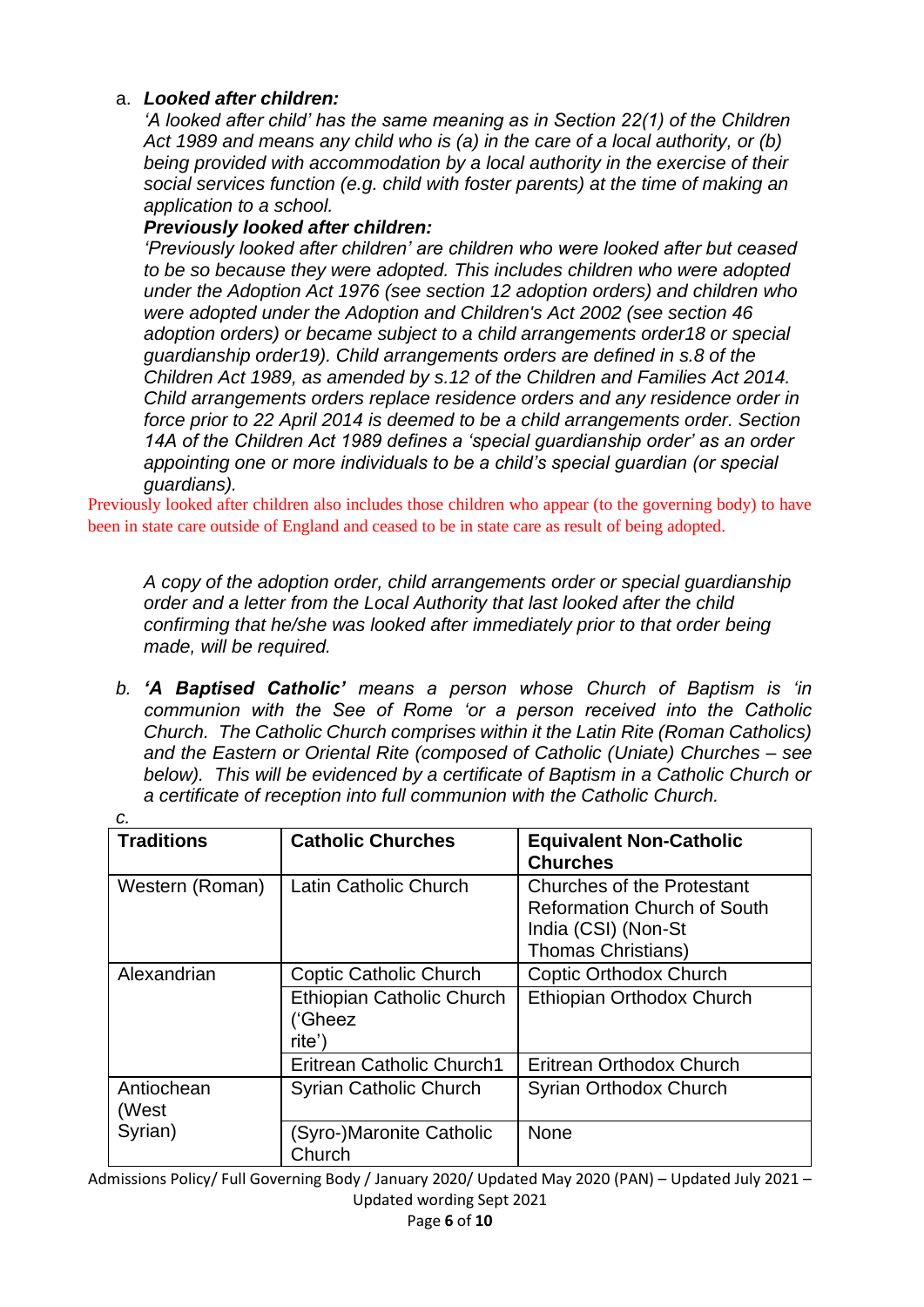|                                   | Syro-Malankar Catholic<br>Church                                                                                                            | Malankara Orthodox Syrian<br><b>Church St Thomas</b><br>Christians:<br>Indian Orthodox Church;<br>Orthodox Syrian (Jacobite)<br>Church; Mar Thoma Syrian<br>Church;<br>Malabar Independent Syrian<br>Church of Thozhiyoor;<br>Church of South India (CSI) (St<br><b>Thomas Christians)</b> |
|-----------------------------------|---------------------------------------------------------------------------------------------------------------------------------------------|--------------------------------------------------------------------------------------------------------------------------------------------------------------------------------------------------------------------------------------------------------------------------------------------|
| Armenian                          | Armenian Catholic Church                                                                                                                    | Armenian Apostolic (Orthodox)<br>Church                                                                                                                                                                                                                                                    |
| Chaldean<br>(East                 | <b>Chaldean Catholic Church</b>                                                                                                             | Assyrian Church of the East                                                                                                                                                                                                                                                                |
| Syrian)                           | Syro-Malabar Catholic<br>Church                                                                                                             | <b>St Thomas Christians:</b><br><b>Syrian Malabarese</b><br>Church; Syro-<br><b>Chaldean Church</b>                                                                                                                                                                                        |
| Constantinopolitan<br>(Byzantine) | Albanian (Byzantine)<br>Catholic<br>Church                                                                                                  | Albanian Orthodox Church                                                                                                                                                                                                                                                                   |
|                                   | <b>Belarussian Catholic</b><br>Church                                                                                                       | Belarussian Orthodox Church                                                                                                                                                                                                                                                                |
|                                   | <b>Bulgarian (Byzantine)</b><br>Catholic<br>Church                                                                                          | <b>Bulgarian Orthodox Church</b>                                                                                                                                                                                                                                                           |
|                                   | Georgian Catholic Church                                                                                                                    | Georgian Orthodox Church                                                                                                                                                                                                                                                                   |
|                                   | Greek (Hellenic) Catholic<br>Church                                                                                                         | <b>Greek Orthodox Church</b><br>(Greek speaking);<br><b>Cypriot Orthodox Church</b>                                                                                                                                                                                                        |
|                                   | <b>Greek-Melkite Catholic</b><br>Church                                                                                                     | <b>Greek Orthodox Church (Arabic</b><br>speaking)                                                                                                                                                                                                                                          |
|                                   | Hungarian (Byzantine)<br>Catholic<br>Church                                                                                                 | Hungarian Orthodox Church                                                                                                                                                                                                                                                                  |
|                                   | Italo-Albanian (Byzantine)<br>Catholic<br>Church                                                                                            | <b>None</b>                                                                                                                                                                                                                                                                                |
|                                   | Church of the<br>Byzantines of the<br>Diocese of Krizevci<br>(Krizevci Catholic<br>Church) (Byzantine<br>Catholics in former<br>Yugoslavia) | Serbian Orthodox Church                                                                                                                                                                                                                                                                    |
|                                   | <b>Macedonian Catholic</b><br>Church                                                                                                        | Macedonian Orthodox Church                                                                                                                                                                                                                                                                 |

Admissions Policy/ Full Governing Body / January 2020/ Updated May 2020 (PAN) – Updated July 2021 – Updated wording Sept 2021 Page **7** of **10**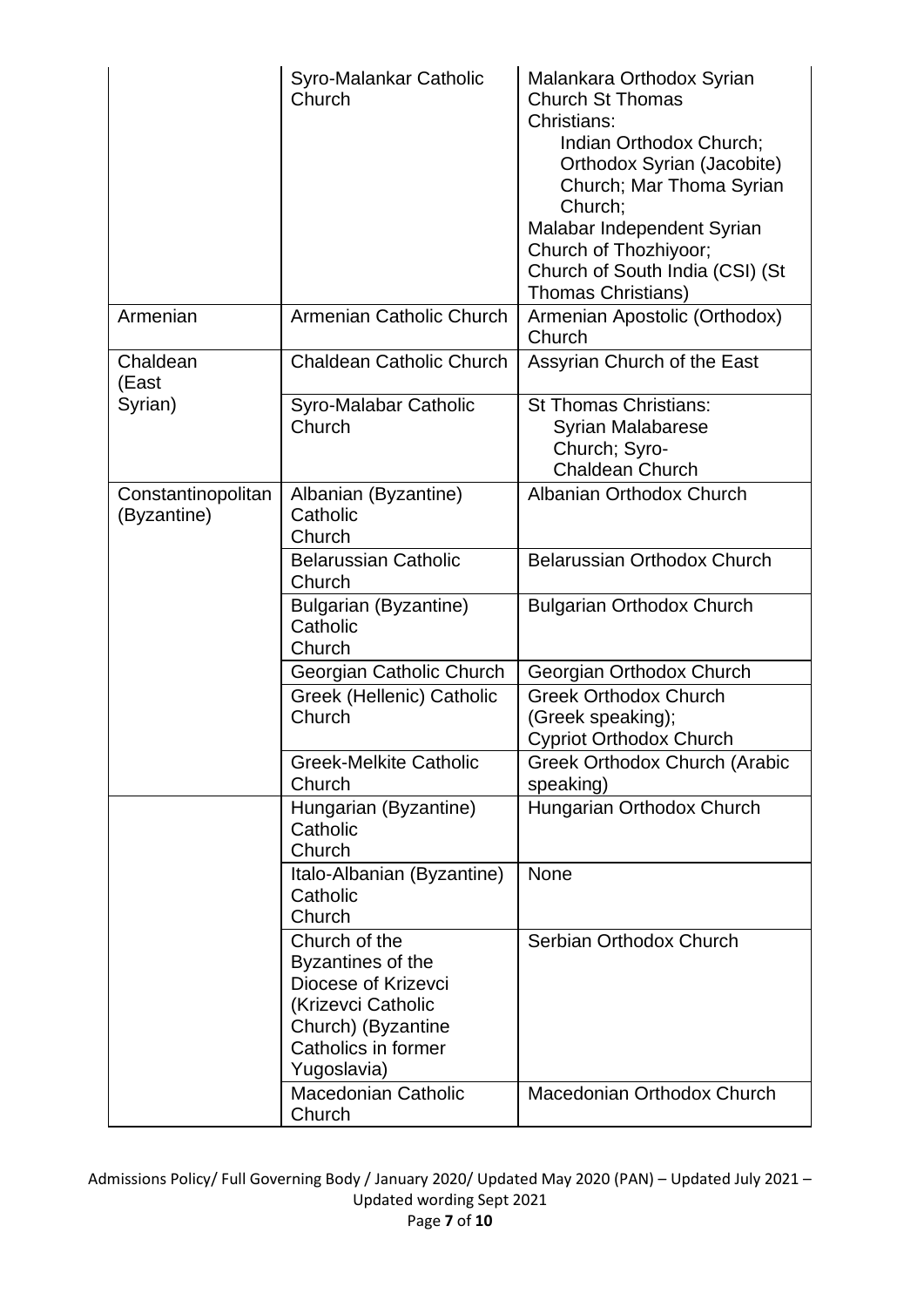| Church                         | Romanian (Greek) Catholic Romanian Orthodox Church |
|--------------------------------|----------------------------------------------------|
| <b>Russian Catholic Church</b> | <b>Russian Orthodox Church</b>                     |
| Ruthenian (Byzantine)          | <b>Ruthenian Orthodox Church:</b>                  |
| Catholic                       | Orthodox Church in America                         |
| Church                         | (OCA) American Carpatho-                           |
|                                | Rusyn Orthodox Church                              |
| Slovak (Greek) Catholic        | Slovak Orthodox Church;                            |
| Church                         | Orthodox Church in America                         |
|                                | (OCA); American Carpatho-                          |
|                                | <b>Rusyn Orthodox</b>                              |
|                                | Church                                             |
| Ukrainian (Greek) Catholic     | Ukrainian Orthodox Church;                         |
| Church                         | Orthodox Church in America                         |
|                                |                                                    |

*1. Orthodox Churches, including the Coptic Orthodox, Greek Orthodox and Russian Orthodox Churches, are NOT in full communion with the See of Rome.* 

*2. 'Anglican Ordinariates' are members of the Latin Rite but those describing themselves as 'Anglo Catholics' are members of the Anglican Communion and therefore not in communion with the Holy See. Please refer any queries to the Diocesan Department for Schools, via the School.*

*d. Exceptional medical need: If the child has a serious medical condition/disability such that the parent feels the child must go to Blessed Hugh Faringdon School, this must be specified on the Supplementary Information Form. Governors can only consider applications under this category if supporting evidence is attached, e.g. a letter from a registered health professional, setting out the particular reasons why this school is the most suitable and the difficulties that would be caused if the child attended another school. Governors will make their decision based on the medical evidence provided by the child's medical consultants. Governors will consult the LA's medical advisers and only agree to a priority placement if the medical advisers consider it necessary for the child to attend this school.*

*Exceptional social need: If parents feel there are sensitive, individual and serious family circumstances, perhaps involving the support services (e.g. social care) these may be considered at the time of the application for a school place. This will need to be specified on the Supplementary Information Form and evidence provided, e.g. a report from social services or from a social care professional detailing why this school is the most appropriate placement for the child given the circumstances of the case.*

*e. Siblings: For admission to this school, a sibling is defined as a brother or sister (i.e. another child of the same parents, whether living at the same address or not), or a half-brother/ half-sister or a step-brother/ step-sister or an adoptive or foster brother/ sister, living at the same address. A child will be given sibling priority if they have a sibling at the school at the time of the child's application.*

Admissions Policy/ Full Governing Body / January 2020/ Updated May 2020 (PAN) – Updated July 2021 – Updated wording Sept 2021 Page **8** of **10**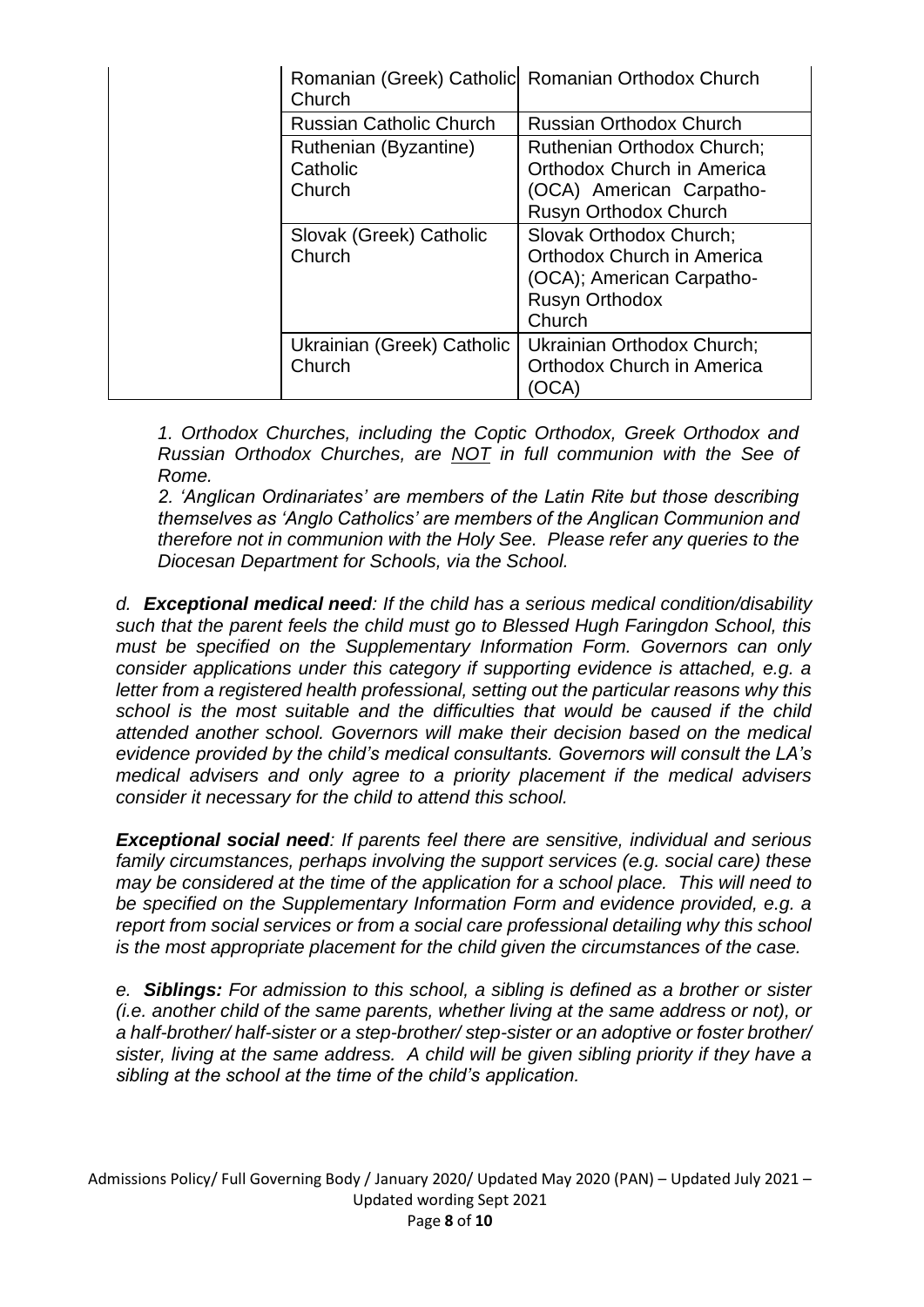*f. Distance: Distance is the straight-line distance between the Ordnance survey data point of the child's home and the data point (469299 Easting and 172222 Northing) of the school measured using Reading Borough Council's software.*

*A child's home address is considered to be a residential property that is the child's only/main residence and not an address that is sometimes used due to certain domestic/special arrangements. The address must be the pupil's home address on the day the application form was completed and which is either owned by the child's*  parent, parents, or guardian OR leased or rented by the child's parent, parents or guardian under a lease or *written rental agreement. If parents live separately but share responsibility for the child, and the child lives at two different addresses during the week, the 'home address' will be regarded as the one at which the child sleeps for the majority of weekdays.* 

*A block of flats has a single address point reference, so applicants living in the same block will be regarded as living the same distance away from the school. In the unlikely event that two or more children live in the same block or an equal distance from the school and in all other ways have equal eligibility for the last available place, the names will be issued a number and drawn randomly to decide which child receives the place. This process will be supervised by an independent person, usually an appropriate officer of the local authority.*

*g. Parents/Carers: The terms 'parent' or 'carer' are used for all persons who legally have responsibility for the child.*

*h. Named Catholic feeder primary schools are; English Martyrs Catholic Primary School, St Pauls Catholic Primary School, St Martins Catholic Primary School, St Annes Catholic Primary School, Christ the King Catholic Primary School and St Dominic Savio Catholic Primary School.*

i. *'Children of other Christian denominations' means: children who belong to other churches and ecclesial communities which, acknowledging God's revelation in Christ, confess the Lord Jesus Christ as God and Saviour according to the Scriptures, and, in obedience to God's will and in the power of the Holy Spirit commit themselves to seek a deepening of their communion with Christ and with one another in the Church, which is his body; and to fulfil their mission to proclaim the Gospel by common witness and service in the world to the glory of the one God, Father, Son and Holy Spirit. An ecclesial community which on principle has no credal statements in its tradition, is included if it manifests faith in Christ as witnessed to in the Scriptures and is committed to working in the spirit of the above.*

*The above definition applies to churches who are members of Churches Together in England (a list of the member churches can be seen at [www.cte.org.uk\)](http://www.cte.org.uk/), or members of any local Churches Together Group or entitled to be members on the basis of fulfilling the above definition.*

# **Reminder: Have you remembered to complete:**

Admissions Policy/ Full Governing Body / January 2020/ Updated May 2020 (PAN) – Updated July 2021 – Updated wording Sept 2021 Page **9** of **10**